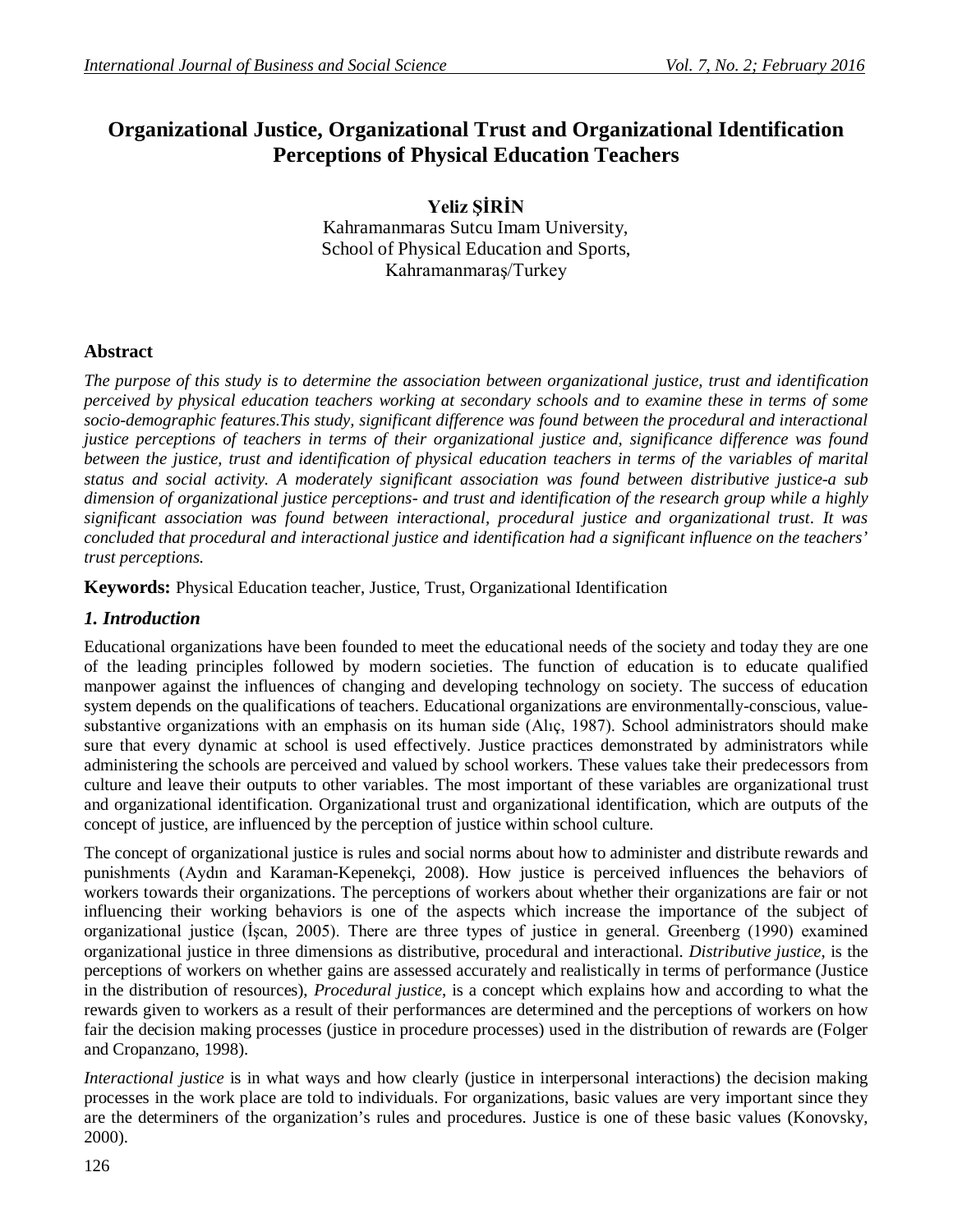Organizational trust can be defined as "a process in which values such as truth, faith, devotion and sincerity are formed in the interactions of organization members within the organizational structure and during which these values become concrete through these values for specific purposes" (Arslan, 2009). In organizations which lack organizational trust, it is not possible to talk about healthy organizational communication, information sharing, organizational performance and organizational activity between the organization members and between administrators and workers (Callaway, 2006). Özen (2003) and Hoy and Tarter (2004) consider the role of organizational justice in organizational trust as the key. A great number of studies on organizational justice (Hoy and Tarter, 2004; Polat, Ceep, 2008; İşcan, 2005; Baş, Şentürk, 2011; Özgan, 2011.) have stated that perceived organizational justice has a leading role in the formation of organizational trust and the determination of its level (Cüce et al., 2013). According to Greenberg (1990) and Moorman (1991), when workers were treated fairly in their organizations, their feelings of justice increased, their feelings of trust developed and increased (Polat and Celep, 2008).

Mael and Ashforth (1992) defined organizational identification as "a worker's feeling of belonging with an organization, perceiving the success or failure of the organization as his own success or failure and integrating the purposes of the individual and the organization in an increasing way". The workers who identify with the organization tend to see themselves as the representatives of the organization in their interactions with the people outside the organization. Thus, it can be said that increasing the organizational identification levels of the workers can be the predecessor of many factors. One of the factors bringing about identification within an organization is a fair administration. This is because a positive understanding of justice within an organization is interpreted by the workers as being valued and respected. There are researchers in literature who suggest that a fair administration within an organization increases identification (De Cremer, Blader, 2006; Hakonen, Lipponen, 2008).

This study is important since it presents the inputs and outputs of organizational justice, trust and identification based on concepts and researches and examines and emphasizes these concepts in educational organizations in terms of physical education teachers who shape the development and sports and athletes. It is also important to find out how associated these three conceptually associated concepts are in educational organizations in terms of directing the outputs of physical education teachers.

### *2. Research Methodology and Data Collection*

This descriptive study is a "general review model" research. Organizational justice, trust and identification perceptions of the physical education teachers who participated in the study were compared in terms of demographic features.

### **2.1. Research group**

The universe of the study consists of a total of 316 physical education teachers, 252 men and 64 women working in secondary schools of five cities in the Mediterranean region of Turkey, who participated in the study voluntarily.

### **2.2. Data collection tools**

Questionnaires were used in the study as data collection tools. These questionnaires were "Organizational Justice Scale", "Organizational Trust Scale" and "Organizational Identification Scale" and in addition, variables such as gender, marital status and social activity were used to determine the socio-demographic features of the participants.

### **2.2.1. Organizational Justice Scale**

Organizational justice perceptions of the physical education teachers were found by using Organizational Justice Scale developed by Niehoff and Moorman (1993). Organizational Justice Scale consists of three sub dimensions as Distributive justice (DJ), procedural justice (PJ) and interactional justice (IJ). The scale was translated into Turkish and checked for validity and reliability by Yıldırım (2002) and internal consistency coefficients (Cronbach Alpha) for each sub-dimension were as follows: (DJ).81, (PJ).89, (IJ).95. The scale consists of a total of 20 items and it is 5-Likert type.

### **2.2.2. Organizational Trust Scale for Schools (OTSS)**

Organizational Trust Scale for Schools (OTSS) is a scale developed by Daboval et al. (1994) to find out the organizational trust level according to the views of teachers and it was adapted to Turkish by Kamer (2001). The scale consists of a total of 40 items and it is 5-Likert type. Yılmaz (2005) readapted the scale for schools and checked the scale for validity and reliability.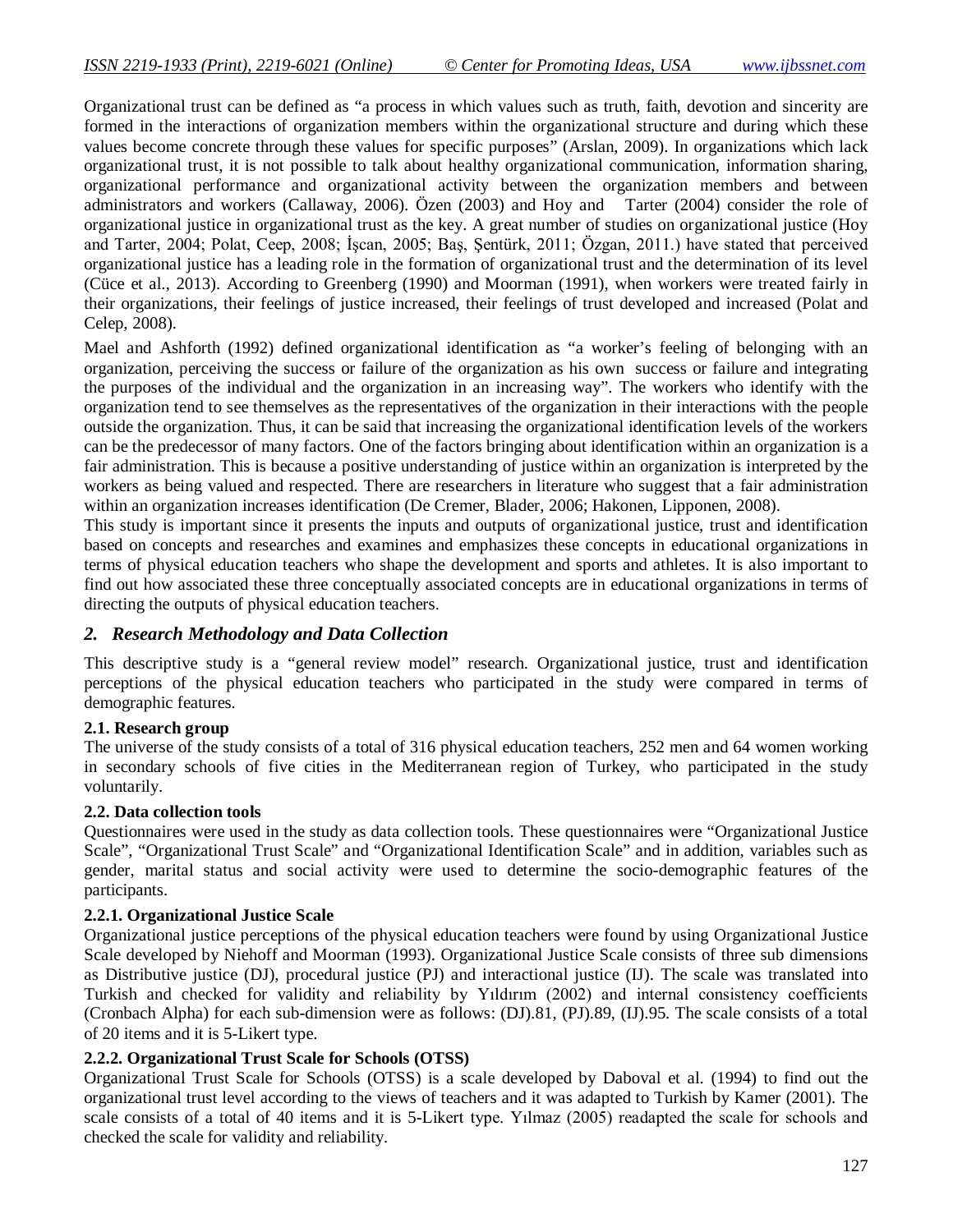### **2.2.3. Organizational Identification Scale**

Identification Scale developed by Mael and Ashforth (1992) was used to find out the power of organizational identification. The scale consists of a total of 6 items and it is 5-Likert type (1=Totally disagree, 5=Totally agree). Mael and Ashforth (1992) found the reliability coefficient of the scale as .87. In his study, Tüzün (2006) reported the reliability coefficient of the scale as .78. As a result of the confirmatory factor analysis, it was found that the scale had a one factor structure and the factor loads differed between .45 and .82. Cronbach alpha reliability coefficient of the scale was found as .792.

### **2.3. Data Analysis**

The data obtained from the study was analyzed by using SPSS 15.0 program. Frequencies and percentages were calculated to find out the distribution of socio-demographic variables. T-test was used in paired comparisons to find out the differentiation level of independent variables while Pearson correlation was used for the level of association between variables and linear regression test was used to find out the levels of interaction between variables. Alpha ( $\alpha$ ) significance level was accepted as p<0.001 and p<0.05.

### *3. Findings*

Demographic information obtained from the research group and the analysis results of the data are presented in tables.

| <b>Scales</b>               | Gender | N   | Mean   | Sd    |          | n       |
|-----------------------------|--------|-----|--------|-------|----------|---------|
| Distributive Justice        | Men    | 252 | 16.55  | 4.95  | $-1.884$ | .062    |
|                             | Women  | 64  | 17.75  | 4.41  |          |         |
| <b>Procedural Justice</b>   | Men    | 252 | 19.06  | 5.68  | $-2.023$ | $.044*$ |
|                             | Women  | 64  | 20.68  | 5.92  |          |         |
| Interactional Justice       | Men    | 252 | 31.58  | 8.02  | $-2.672$ | $.008*$ |
|                             | Women  | 64  | 34.62  | 8.48  |          |         |
| Organizational              | Men    | 252 | 3.84   | .75   | $-.068$  | .945    |
| Identification              | Women  | 64  | 3.85   | .94   |          |         |
| <b>Organizational Trust</b> | Men    | 252 | 160.55 | 46.39 | $-.105$  | .916    |
|                             | Women  | 64  | 161.25 | 49.76 |          |         |

#### **Table1: Descriptive information of the research groups**

79.7% of the research group consists of men, while 20.3% consists of women, 78.5% are married while 21.5% are single, 65.5% were found to participate in social activities while 34.5% were found not to participate in social activities.

**Table 2: Analysis results of the research group in terms of the variable of gender**

| Scales                       | Gender | N   | Mean   | Sd    |          | p       |
|------------------------------|--------|-----|--------|-------|----------|---------|
| Distributive Justice         | Men    | 252 | 16.55  | 4.95  | $-1.884$ | .062    |
|                              | Women  | 64  | 17.75  | 4.41  |          |         |
| <b>Procedural Justice</b>    | Men    | 252 | 19.06  | 5.68  | $-2.023$ | $.044*$ |
|                              | Women  | 64  | 20.68  | 5.92  |          |         |
| <b>Interactional Justice</b> | Men    | 252 | 31.58  | 8.02  | $-2.672$ | $.008*$ |
|                              | Women  | 64  | 34.62  | 8.48  |          |         |
| Organizational               | Men    | 252 | 3.84   | .75   | $-.068$  | .945    |
| Identification               | Women  | 64  | 3.85   | .94   |          |         |
| <b>Organizational Trust</b>  | Men    | 252 | 160.55 | 46.39 | $-.105$  | .916    |
|                              | Women  | 64  | 161.25 | 49.76 |          |         |

### *\*p<0.05*

Table 2 shows a statistically significant difference in favor of women in the procedural and interactional justice perceptions in terms of the variable of gender  $(p<0.05)$ . Gender was not found to create a significant difference in Distributive justice perception. Organizational trust and identification perceptions also did not create a significant difference in terms of gender (p>0.05).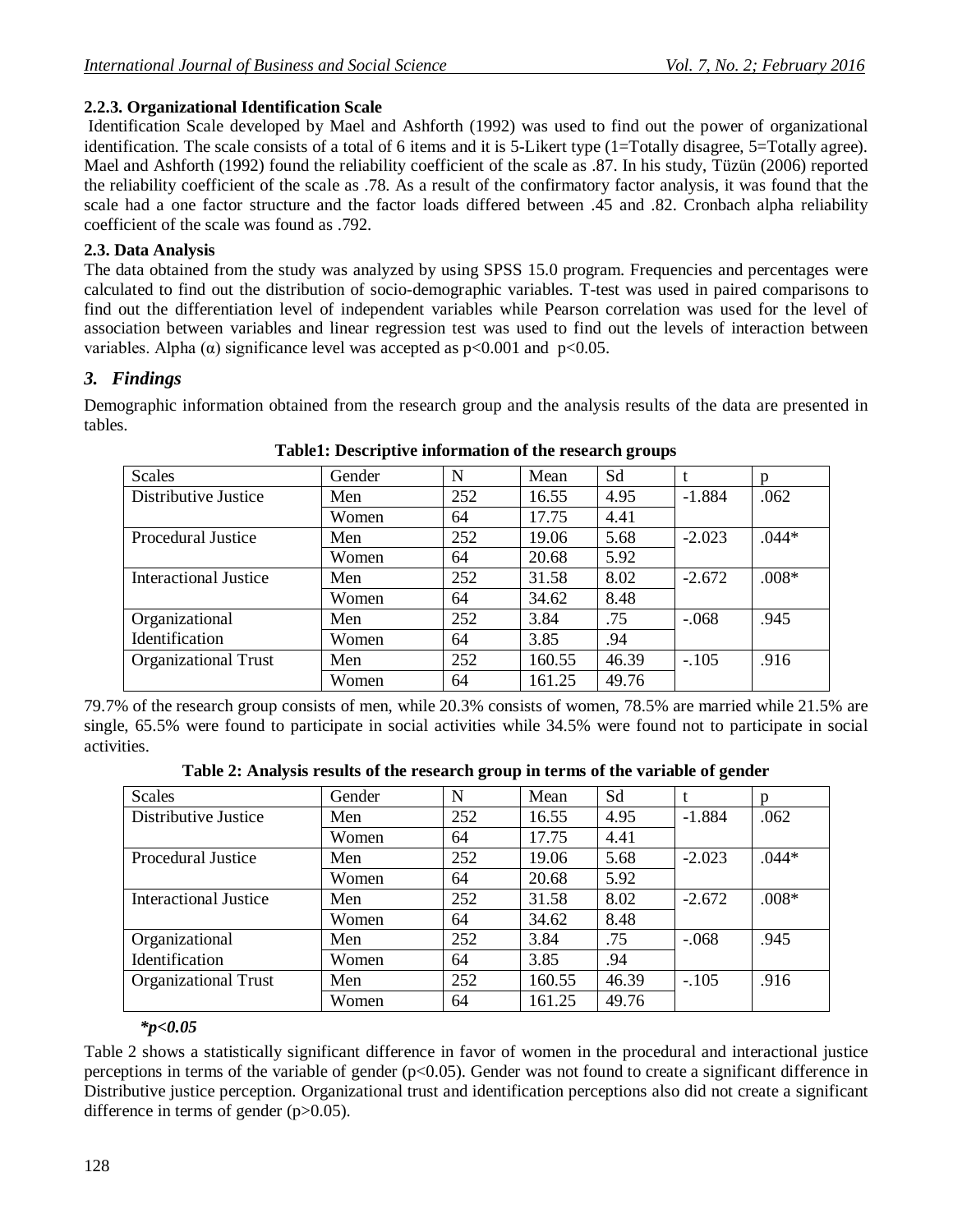| <b>Scales</b>                | <b>Marital Status</b> | N   | Mean   | <b>Ss</b> |          | n       |
|------------------------------|-----------------------|-----|--------|-----------|----------|---------|
| Distributive Justice         | Married               | 248 | 17.09  | 4.63      | 2.100    | $.036*$ |
|                              | Single                | 68  | 15.70  | 5.52      |          |         |
| <b>Procedural Justice</b>    | Married               | 248 | 19.43  | 5.61      | .253     | .800    |
|                              | Single                | 68  | 19.23  | 6.30      |          |         |
| <b>Interactional Justice</b> | Married               | 248 | 31.80  | 8.20      | $-1.644$ | .101    |
|                              | Single                | 68  | 33.64  | 8.07      |          |         |
| Organizational               | Married               | 248 | 3.78   | .78       | $-2.614$ | $.009*$ |
| Identification               | Single                | 68  | 4.06   | .79       |          |         |
| <b>Organizational Trust</b>  | Married               | 248 | 160.32 | 47.40     | $-.269$  | .788    |
|                              | Single                | 68  | 162.05 | 45.91     |          |         |

#### **Table 3: Analysis results of the research group in terms of the variable of marital status**

#### *\*p<0.05*

Statistically significant difference was found in the distributive justice  $(p<0.05)$  and organizational identification perceptions (p<0.05) in terms of the analysis conducted based on the marital status variable of the research group.

| <b>Scales</b>               | Social Activity | N   | Mean   | Sd    |       | n       |
|-----------------------------|-----------------|-----|--------|-------|-------|---------|
| Distributive Justice        | Yes             | 207 | 17.00  | 4.99  | 1.020 | .308    |
|                             | N <sub>o</sub>  | 109 | 16.41  | 4.60  |       |         |
| <b>Procedural Justice</b>   | Yes             | 207 | 20.26  | 5.76  | 3.769 | $.000*$ |
|                             | N <sub>o</sub>  | 109 | 17.74  | 5.39  |       |         |
| Interactional Justice       | Yes             | 207 | 33.25  | 7.55  | 3.025 | $.003*$ |
|                             | N <sub>o</sub>  | 109 | 30.20  | 9.00  |       |         |
| Organizational              | Yes             | 207 | 3.93   | .66   | 2.438 | $.016*$ |
| Identification              | N <sub>o</sub>  | 109 | 3.68   | .97   |       |         |
| <b>Organizational Trust</b> | Yes             | 207 | 170.24 | 45.19 | 5.172 | $.000*$ |
|                             | N <sub>o</sub>  | 109 | 142.56 | 45.22 |       |         |

|  | Table 4: Analysis results of the research group in terms of the variable of social activity |
|--|---------------------------------------------------------------------------------------------|
|  |                                                                                             |

#### **\****p<0.05*

Statistically significant difference was found in the procedural justice  $(p<0.01)$ , interactional justice  $(p<0.05)$ , organizational trust ( $p<0.05$ ) and organizational identification ( $p<0.05$ ) perceptions in terms of the analysis conducted on the social activity variable

| <b>Scales</b>                      |              | (DJ)    | (PI)    | $(\mathrm{IJ})$ | (OI)  | (OT) |
|------------------------------------|--------------|---------|---------|-----------------|-------|------|
| Distributive Justice (DJ)          | r            |         |         |                 |       |      |
|                                    | p            |         |         |                 |       |      |
| Procedural Justice (PJ)            |              | $.735*$ |         |                 |       |      |
|                                    | p            | .000    |         |                 |       |      |
| Interactional Justice (IJ)         | $\mathbf r$  | $.707*$ | $.847*$ |                 |       |      |
|                                    | p            | .000    | .000    |                 |       |      |
|                                    |              | $.351*$ | $.357*$ | .484*           |       |      |
| Organizational Identification (OI) | p            | .000    | .000    | .000            |       |      |
| Organizational Trust (OT)          | $\mathbf{I}$ | $.626*$ | $.796*$ | $.809*$         | .478* |      |
|                                    | D            | .000    | .000    | .000            | .000  | .000 |

*\*\*p<.01*

According to the Table, a moderately significant association was found between organizational trust and distributive justice r=.626 (p<0.01) and organizational identification r=.478 (p<0.01) and a high significant association was found between procedural justice  $r = .796$  ( $p < 0.01$ ) and interactional justice  $r = .809$  ( $p < 0.01$ )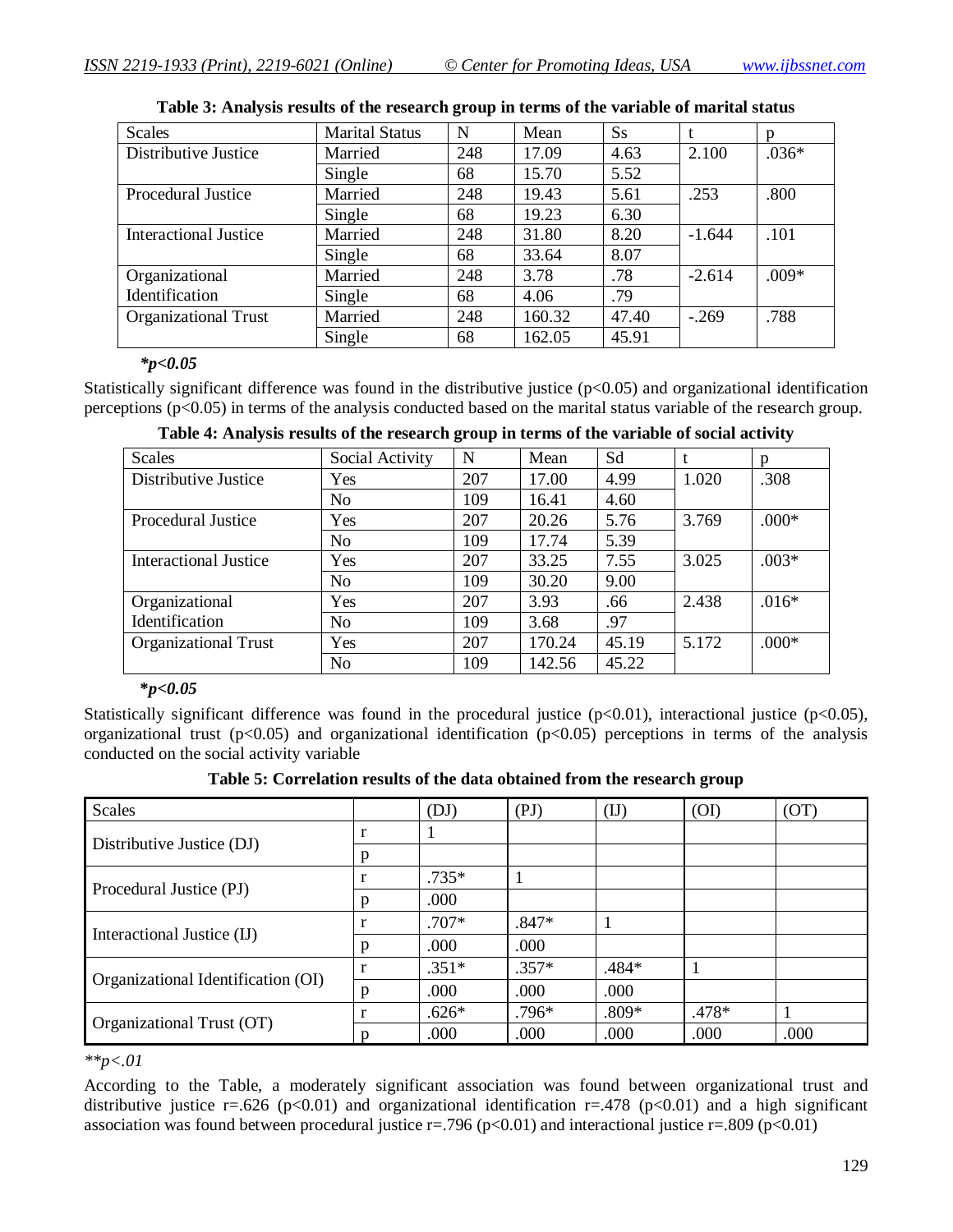| Table 6: Model summary table |         |     |                |            |  |  |  |  |  |
|------------------------------|---------|-----|----------------|------------|--|--|--|--|--|
| Model                        |         | 11  | Adjusted $R^2$ | Std. Error |  |  |  |  |  |
|                              | .845(a) | 714 |                |            |  |  |  |  |  |

| a: (Constant), Distributive Justice, Procedural Justice, Interactional Justice, Organizational Identification |  |  |  |  |
|---------------------------------------------------------------------------------------------------------------|--|--|--|--|
|                                                                                                               |  |  |  |  |

| Model |                                  | Unstandardized<br>Coefficients |            | Standardized<br>Coefficients |          |      |
|-------|----------------------------------|--------------------------------|------------|------------------------------|----------|------|
|       | Scales                           | B                              | Std. Error | <b>B</b> eta                 |          |      |
|       | (Constant)                       | $-9.034$                       | 7.636      |                              | $-1.183$ | .238 |
|       | Distributive Justice             | $-106$                         | .446       | $-.011$                      | $-.238$  | .812 |
|       | Procedural Justice               | 3.461                          | .503       | .424                         | 6.875    | .000 |
|       | <b>Interactional Justice</b>     | 2.231                          | .358       | .389                         | 6.225    | .000 |
|       | Organizational<br>Identification | 8.460                          | 2.073      | .143                         | 4.080    | .000 |

|  | Table 7: Regression results of the data obtained from the research group |  |  |  |  |  |  |  |  |
|--|--------------------------------------------------------------------------|--|--|--|--|--|--|--|--|
|--|--------------------------------------------------------------------------|--|--|--|--|--|--|--|--|

### *Dependent Variable: organizational trust*

It can be seen that of the values in the  $R^2$  column of the model summary table, independent variables "Distributive Justice, Procedural Justice, Interactional Justice, Organizational Identification" explain the variance of the variable "organizational trust" with a rate of 71%. According to the table, it can be seen that in the assessment which was made by taking the dimensions of organizational justice and organizational identification into consideration together, distributive justice did not influence organizational trust statistically; however, it made 71% contribution to organizational trust together with other dimensions. This contribution can be seen the most in organizational identification, followed by procedural justice and interactional justice.

### *4. Result and Discussion*

According to the results of the study which was conducted to determine the organizational justice, organizational trust and organizational identification perceptions of physical education teachers in terms of some sociodemographic features and to find out the associations between these variables, significant difference was found in procedural justice and interactional justice perceptions in terms of the variable of gender, which was in favor of women. Women teachers stated that the administrators in their schools conducted more procedural justice and interactional justice practices. In their studies, Polat (2007), Polat and Celep (2008) concluded that organizational justice differed in terms of the variable of gender. These results are in parallel with our study. However, in their studies, Baş and Şentürk (2011), Yılmaz (2010), Yazıcıoğlu and Topaloğlu (2009) and Yılmaz and Taşdan (2009) stated that the justice perceptions of teachers did not differ in terms of the variable of gender, which is not in parallel with the results of this study. In this study, it was concluded that the organizational trust perceptions of teachers did not differ in terms of the variable of gender. This result is in parallel with the results of Polat (2007), Çokluk-Bökeoğlu and Yılmaz (2009) that teachers' organizational trust perceptions do not differ in terms of the variable of gender. It can be stated that these results are in parallel with the results of this study.

Significant difference was found in organizational justice and identification perceptions in terms of the variable of marital status. Distributive justice perceptions of married teachers were found to be higher while organizational identification perceptions of single teachers were found to be higher. Married physical education teachers think that gains such as service, opportunity, punishment and reward, roles, status, payment and promotion are distributed fairly among teachers while single teachers think that they are not.

The reason why organizational identification perceptions of single teachers were higher can be because they are devoted to their schools and students since they do not have big responsibilities such as a family. Physical education teachers are different from other teachers in terms of branch. In addition to their lesson programs in the curriculum, they also have responsibilities such as leading the students to extracurricular sport activities, training students at the weekends, leading skilled students to sports clubs and monitoring these students. It is thought that these responsibilities cause them to be more devoted to their occupation and schools. Thus, it can be thought that physical education teachers will have different expectations from the school administration in terms of distributive justice practices when compared with the teachers of other branches.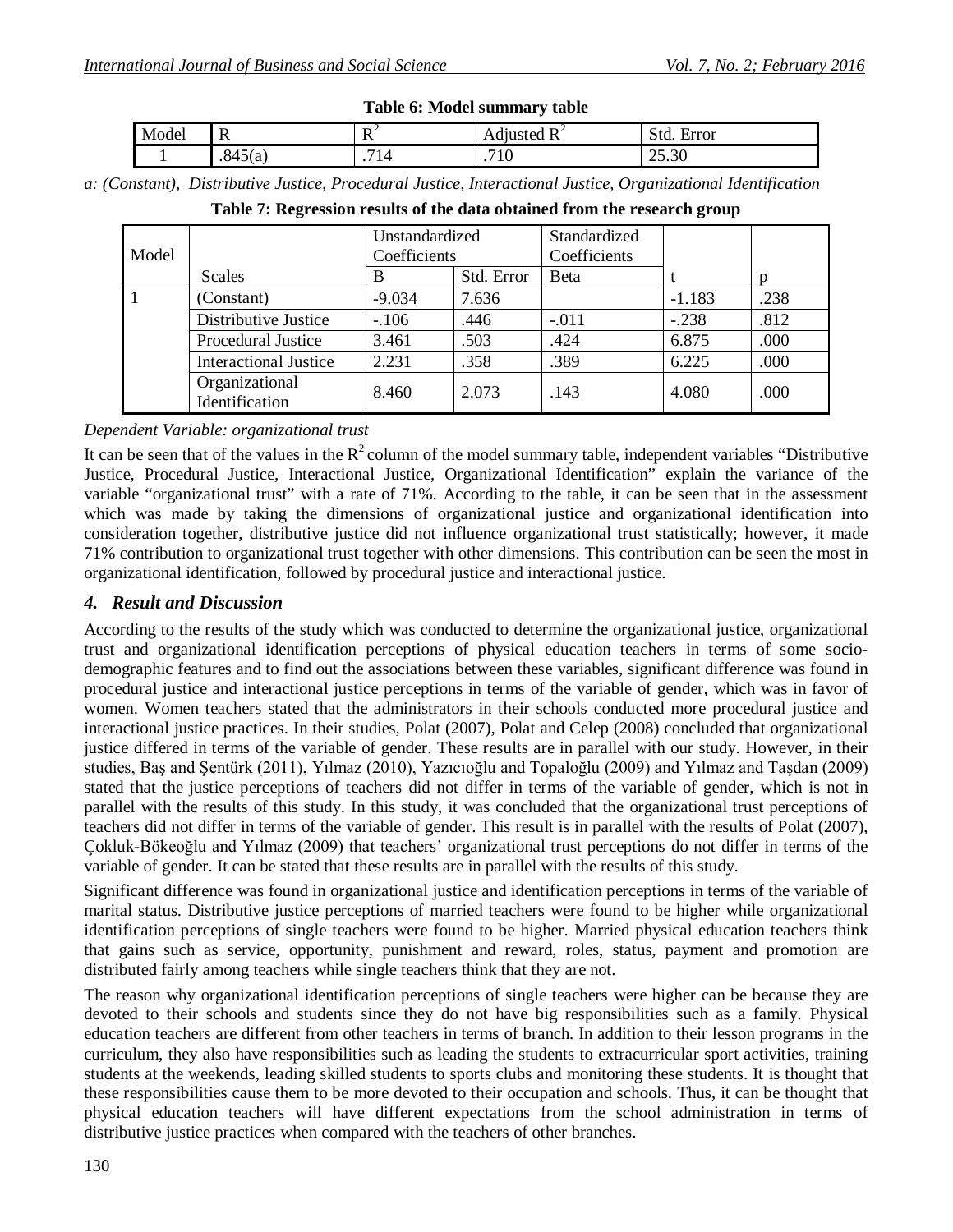As a result, it can be concluded that they have lower distributive justice perceptions but higher identification perceptions when compared with married teachers.

As a result of the analysis based on the variable of social activity, significant difference was found in organizational justice, identification and organizational trust. It can be thought that these kinds of perceptions will increase as teachers spend time outside school. Through these activities, they can share and compare with each other whether rules are applied equally to everybody, and how fairly interpersonal communication is conducted.

A moderate association was found between the distributive justice and organizational trust and organizational identification of the research group, while a significantly high association was found between the interactional justice and procedural justice and organizational trust of the research group. In literature, some researchers have stated that distributive justice is about a specific decision or specific results and it does not influence the general attitude and behaviors towards the administration (Folger and Konovsky, 1989; Beugre, 2002). In addition to this result, Arslantaş and Dursun (2008) concluded that interactional justice highly affected the trust felt for the administrator. In their study, Ambrose and Schminke (2003) found a significantly high association between procedural and interactional justice and trust for administrators. In their studies, Polat and Celep (2008), Baş and Şentürk (2011), Özgan (2011) found a significant association between organizational justice and organizational trust.

According to the results of the regression analysis conducted at the end of the study, it was seen that distributive justice dimension did not influence organizational trust statistically; however, it contributed to organizational trust with a rate of 71% together with the other dimensions. When the association between the dimensions of justice and organizational identification was examined, it was concluded that only the dimensions of procedural and interactional justice dimensions affected organizational identification positively. Blader (2003) stated that of the justice dimensions, only procedural justice had a key role in identification. Tyler and Blader (2003) concluded that distributive justice had a lower influence than procedural justice on organizational identification. Tüzün (2006), Cüce and Haşim (2013), Ertürk (2010) concluded that organizational trust had positive impact on organizational identification. These results are in parallel with our results. Based on these results, we can conclude that physical education teachers' organizational trust levels will increase as their organizational justice levels increase. According to Özer et al. (2006) and Baş (2010), it is important for school administrators, teachers, students and parents to develop a relationship based on mutual trust and organizational justice in terms of the quality of education. Fair procedures within a school will positively affect teachers' perceptions of trust and it will cause teachers to develop organizational justice perceptions, to adopt the school and to identify with it.

The purpose of this study is to determine the organizational justice, organizational trust and organizational identification of physical education teachers in terms of some socio-demographic features and to determine the associations between these. According to the results of the study, organizational justice perceptions of female physical education teachers were found to be higher. At the same time, it was concluded that married physical education teachers were found to have higher distributive justice perceptions than single physical education teachers while single physical education teachers were found to have higher organizational identification perceptions. Significant differences were found in justice trust and identification dimensions as teachers participated more in social activities outside the school.

As a result of the study, organizational justice, organizational trust and organizational identification perceptions of physical education teachers were found to be associated with each other. Thus, practices such as school administrators' increasing teachers' justice and equality perceptions by treating them fairly, helping them with occupational resources, making necessary and enough explanations about the decisions taken and attaching importance to cooperation and sharing will increase teachers' levels of organizational trust and identification. It is thought that school administrators' being fair in giving rewards and punishments, complying with the rules of procedural and interactional justice will increase organizational trust and identification.

#### *Recommendations*

This study is limited to secondary schools and physical education teachers. It is recommended to conduct the same study in high schools and with teachers of other branches or as a study which comprises all the branches in general. Thus, such studies will contribute both to the literature and to the subject of organizational trust and organizational identification in schools. These kinds of studies are thought to contribute a lot to make educational organizations more effective and more qualified and to overcome the deficiencies.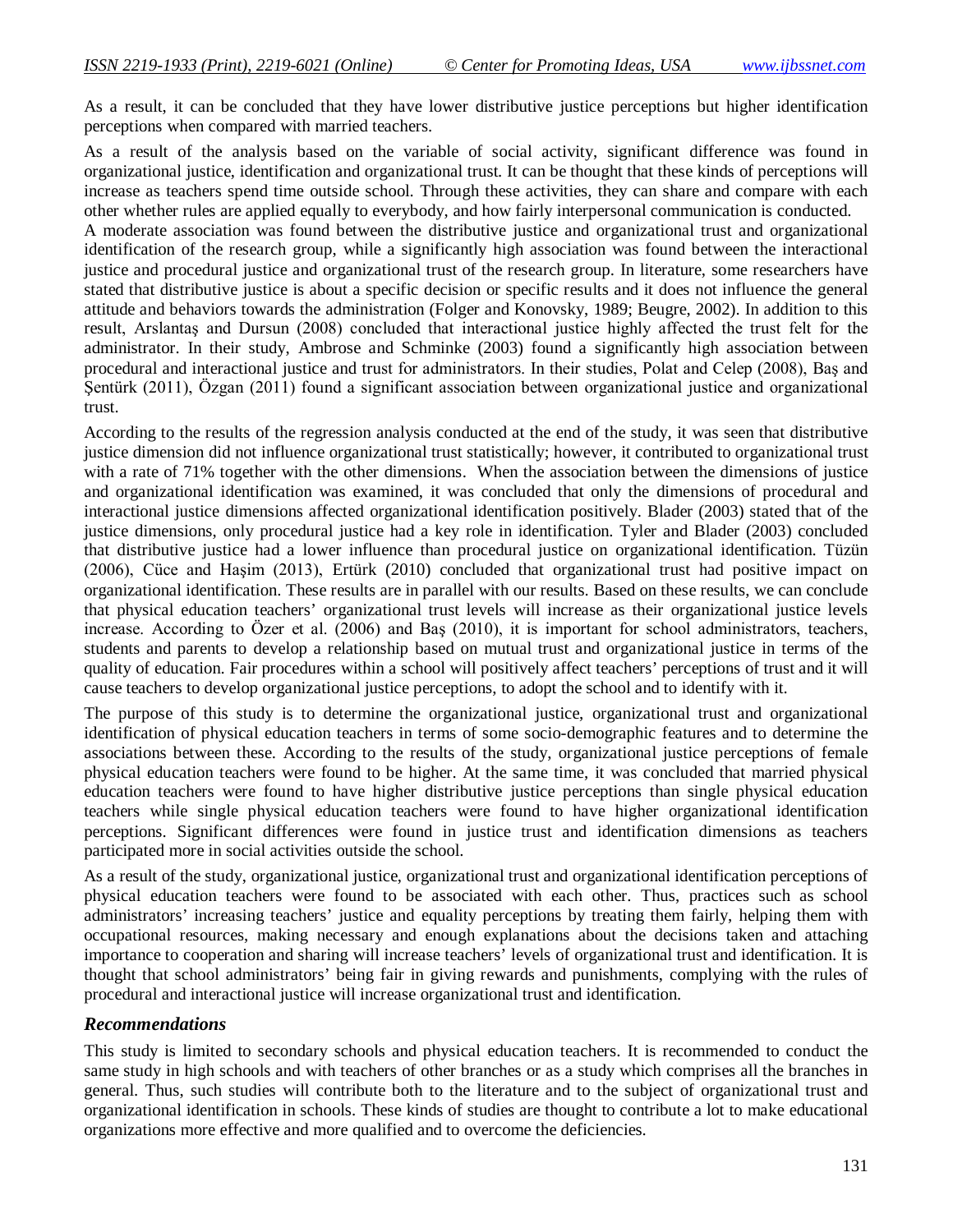### *References*

- Alıç M (1987). Management and Leadership. *Eskişehir Anadolu University Journal of Faculty of Education*, 2 (1), 141-149.
- Ambrose M & Schminke M(2003). Organization Structure as a Moderator of The Relationship Between Procedural Justice, Interactional Justice, Perceived Organizational Support, And Supervisory Trust. *Journal Of Applied Psychology*, 88 (2), 295-305.
- Arslan MM 2009. Organizational Trust Perceptions of the teachers of Technical and Industrial Vocational High School. *Journal of Method and Practice in Education,* 5(2), 274-288.
- Arslantaş C, Dursun M (2008). The Indirect Role of Interactional Justice on the Effect of Ethical Leadership Behavior on Trust and Psychological Reinforcement to the Manager. *Anadolu University Journal of Social Sciences*, 8(1), 111-128.
- Aydın İ, Karaman-Kepenekçi Y 2008. Principals Opinions Of Organisational Justice İn Elementary Schools İn Turkey. *Journal of Educational Administration*, 46(4), 497-513.
- Baş G, Şentürk C (2011). Organizational Justice, Organizational Citizenship and Organizational Trust Perceptions of Primary School Teachers. *Education Management in Method and Practice*, 17(1), 29-62.
- Beugre CD (2002). Understanding Organizational Justice and Its Impact on Managing Employees: An African Perspective, *International Journal of Human Resource Management*, 13(7), 1091-1104.
- Blader SL, Tyler TR (2009). Testing and Extending the Group Engagement Model: Linkages between Social Identity, Procedural Justice, Economic Outcomes, and Extrarole Behavior. *Journal of Applied Psychology*, 94(2), 445-464.
- Callaway PL (2006). The relationship between organizational trust and job satisfaction. Doctoral thesis. Capella University Graduate School, Florida.
- Cüce H, Güney S, Tayfur Ö (2013). A Research to Find out the Effect of Organizational Justice Perceptions on Organizational Identification. *H.Ü. Journal of Faculty of Economy and Administrative Sciences*, 31(1), 1- 30.
- Çokluk-Bökeoğlu Ö & Yılmaz K. (2009). Teacher's views on Organizational Trust in Primary Schools. *Education Management in Method and Practice*, 54: 211-233.
- Daboval J, Comish R, Swindle B &Gaster W 1994. A Trust İnventory for Small Businesses, Small Bisinesses Symposium;htp:/wwww.sbaer.uca..edu/docs/proceedings/94sw031.txt (16.09.2015).
- De Cremer D, Dijke MV, Bos AER (2006). Leader's procedural justice affecting identification and trust Leadership & Organization Development Journal, 27 (7), 554 – 565.
- De Cremer D, Blader SL (2006). Why Do People Care About Procedural Fairness? The Importance of Belongingness in Responding and Attending to Procedures. *European Journal of Psychology*, 36: 211- 228.
- Ertürk A (2010). Exploring Predictors of Organizational Identification: Moderating Role of Trust on the Associations Between Empowerment, Organizational Support, and Identification. *European Journal of Work and Organizational Psychology*, 19(4), 409-441.
- Folger R, Cropanzano R (1998). Organizational Justice and Human Resource Management, London: Sage Publications.
- Folger R, Konovsky MA (1989). Effects of Procedural and Distributive Justice on Reactions to Pay Raise Decisions. *Academy of Management Journal*, 32: (1), 111-130.
- Greenberg J (1990). Organizational Justice: Yesterday, Today, Tomorrow. *Journal of Management*, 16: 399-432.
- Hakonen M, Lipponen J (2008). Procedural Justice and Identification with Virtual Teams: The Moderating Role of Face-to-Face Meetings and Geographical Dispersion. *Social Justice Research*, 21: 164-168.
- Hoy WK, Tarter CJ (2004). Organizational justice in schools: No justice without trust. *Journal of Educational Management*, 18(4), 250-259.
- İşcan ÖF (2005). Organizations and the Effect of Organizational Politics on Organizational Justice Perception as a Metaphor of Political Arena. *Ankara University Journal of Political Sciences*, 60(1), 149-171.
- Kamer M (2001). The Effects of Organizational Trust, Organizational Committment and Organizational Citizenship, Unpublished Master's Thesis, Marmara University, Institute of Social Sciences.
- Konovsky MA (2000). Understanding Procedural Justice and Its Impact on Business Organizations. *Journal of Management*, 26(3),489-511.